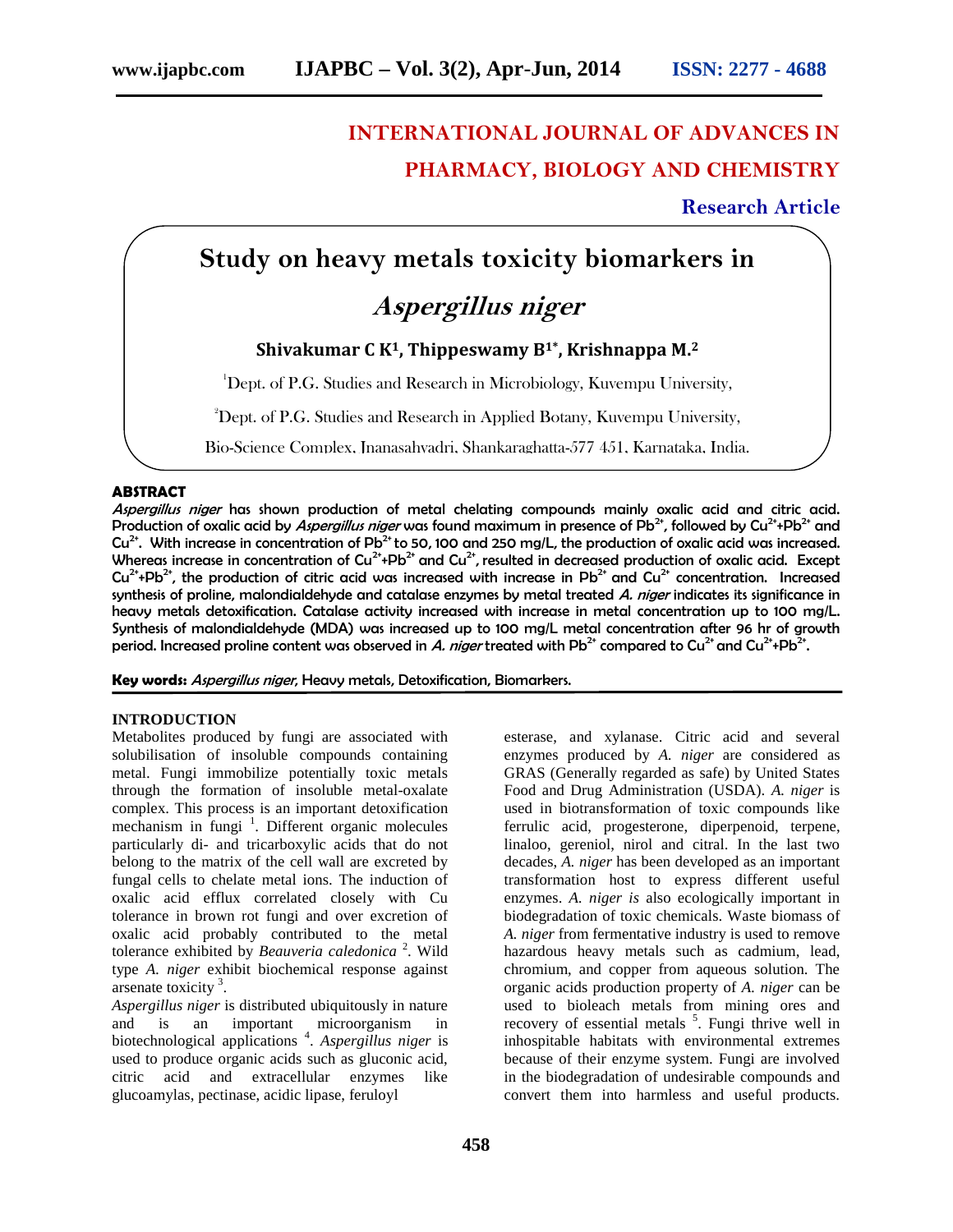Fungi are recognized for their superior aptitudes to produce a large variety of extracellular proteins, organic acids and other metabolites <sup>6</sup>. This study understands the possible cellular strategy such as production of enzymes and acids involved in detoxification of heavy metals by *A. niger*.

# **MATERIALS AND METHODS**

## **Production of Oxalic acid, Citric acid and Enzymes**

The medium used for acid and enzyme production contained composition of,  $(gL^{-1})$ : sucrose, 120; NH<sub>4</sub>Cl, 4.0; KH<sub>2</sub>PO<sub>4</sub>, 1.0; MgSO<sub>4</sub>7H<sub>2</sub>O, 0.25; and (mgL<sup>-1</sup>): Fe (as FeSO<sub>4</sub>·7H <sub>2</sub>O), 0.1; Zn (as  $ZnSO_4$ 7H<sub>2</sub>O), 0.1; Mn (as MnSO<sub>4,</sub> 2H<sub>2</sub>O), 0.1; and Cu (as  $CuSO_4.5H_2O$ ), 0.05<sup>7</sup>.

*Aspergillus niger* was grown for 5 days in 250 ml conical flask contained 100 ml of potato dextrose broth prepared by 2% glucose and 20% fresh potato extract in distilled water. A loop full of 5 days old *Aspergillus niger* culture was inoculated in to 100 ml of acid production medium in 250 ml conical flask added with 50mg/L, 100mg/L and 250mg/L concentrations of Cu, Pb and combination of Cu and Pb metals. Control was maintained without containing heavy metals in the medium. All flasks were incubated in rotary shaker for 5 days at 100rpm for 30ºC temperature. After incubation period, cultures were filtered and supernatant was used for the estimation of citric acid and oxalic acid. The protein and enzyme concentration of mycelia fractions were determined.

#### **Determination of Oxalic acid**

For determination of oxalic acid in the culture medium, reaction mixture contained 0.2 ml of sample (or standard oxalic acid solution), 0.11ml of bromophenol blue (BPB, 1 mM), 0.198 ml of sulphuric acid (1 M), 0.176ml of potassium dichromate (100 mM) and 4.8 ml of distilled water was taken in test tube. The reaction mixture was placed in water bath at 60ºC and quenched by adding 0.5ml sodium hydroxide solution (0.75M) after 10min. The absorbance was measured at 600nm using spectrophotometer and medium was used as blank. Concentration of oxalic acid was calculated by comparing the obtained values with standard curve. Results were expressed as  $\mu$ g oxalic acid mg<sup>-1</sup>dry wt of mycelium  $8$ .

## **Determination of Citric acid**

Citric acid was determined by colorimetric method. 1.0 ml of test sample, citric acid standard containing 25µg to 200µg of citric acid, and water as the reagent blank was taken separately in clean test tube. To this solution, 1.30ml of pyridine was added and the tube was swirlled briskly. All the tubes were added with 5.70 ml of acetic anhydride. The tubes were again swrilled and immediately placed in constant temperature water bath of 32°C. Colour developed after 30 minutes of incubation and remained stable in another 30 minutes at room temperature. The intensity of colour was read at 420nm with the blank set at 100% transmission. Citric acid content in the samples was estimated with reference to the standards value<sup>9</sup>.

## **Screening for Acid Production**

5 days old culture of *Aspergillus niger* was inoculated on Petri plate filled with potato dextrose agar containing Bromophenol blue  $(50 \text{ mg } \text{mL}^{-1})$  and 100mg/L concentration of Cu, Pb, and mixture of Cu and Pb. Plates were incubated for 5 days at 25ºC for colour change of media from blue to yellow <sup>8</sup>.

### **Assay of Catalase Activity**

0.5g of fungal mycelia was freeze dried with liquid nitrogen and ground using mortar and pestle by suspending in 8mL of 50mM potassium phosphate buffer with pH 7.5. The homogenate was centrifuged at 15,000g for 20min at 4ºC. The supernatant was used for assay of catalase activity and lipid peroxidation.

The catalase activity was measured by taking reaction solution (3 mL) containing 50 mM phosphate buffer (pH 7.0),  $15 \text{mM}$  H<sub>2</sub>O<sub>2</sub>, and  $0.1 \text{mL}$  of sample. Catalase activity was determined by using spectrophotometer to measure the decrease in absorbance at 240nm during decomposition of  $H_2O_2$ by the enzyme  $3$ .

## **Protein Estimation**

Protein concentration was determined by Bradford method. The amount of protein in sample was calculated using standard graph drawn with Bovine serum albumin  $(10 \text{ mg}/100 \text{ mL})$ <sup>10</sup>.

# **Assay of Lipid Peroxidation**

The content of malondialdehyde (MDA), a final product of lipid peroxidation was determined by taking 0.5 mL aliquot of sample to 1mL of 20%  $(v/v)$ trichloroacetic acid and  $0.5\%$  (v/v) thiobarbituric acid. The mixture was heated on water bath at 95ºC for 30 min. The content was cooled to room temperature and centrifuged at 10,000g for 10 minutes. The supernatant obtained after centrifugation was read for absorbance at 532 nm and 600 nm. The absorbance for non specific absorption at 600 nm was subtracted from the value at 532 nm.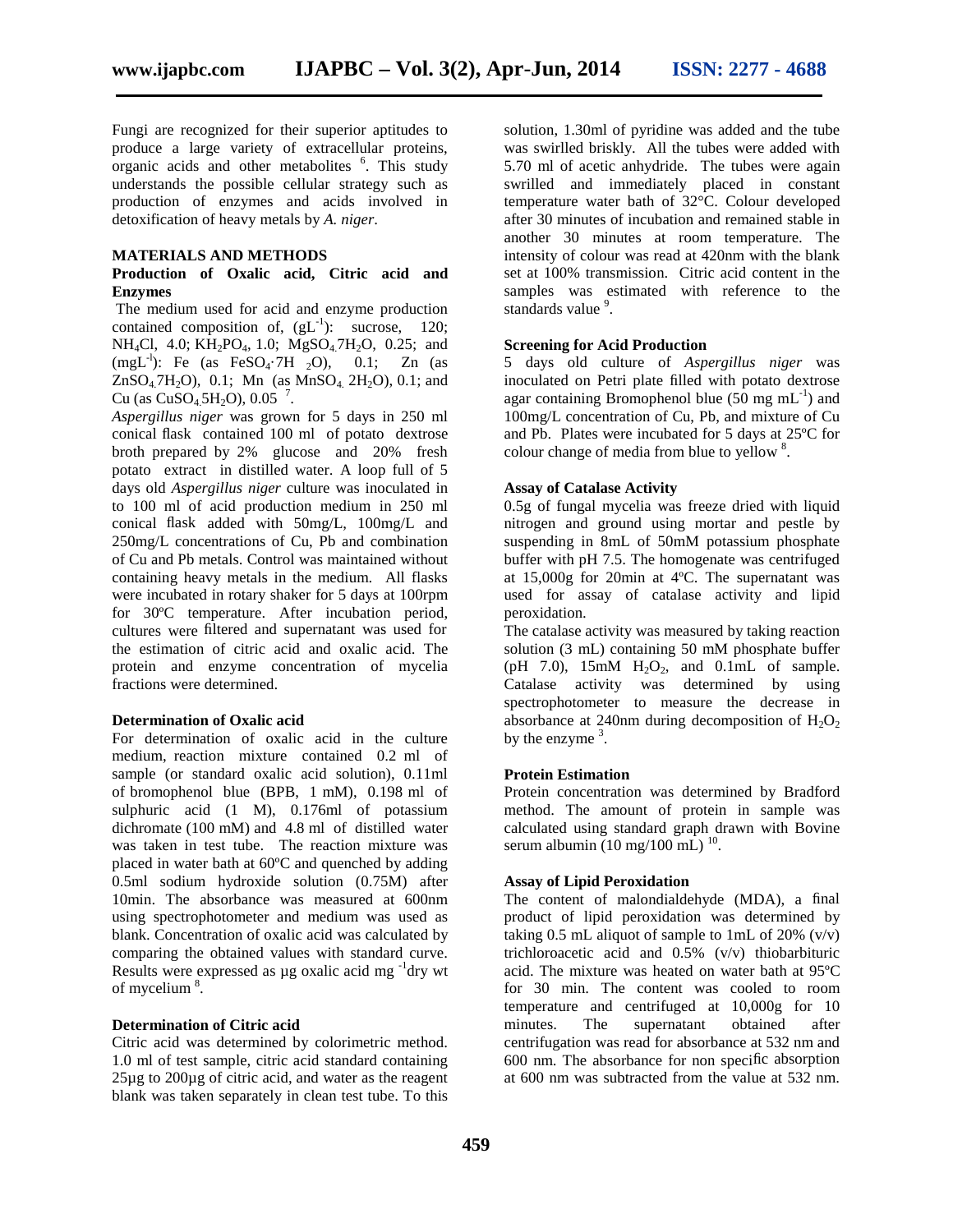The amount of MDA present in red pigment form was calculated <sup>11, 12</sup>

#### **Assay of Proline**

0.2 g fresh mycelium was ground in mortar and pestle. Fine ground material was extracted with 4mL of 3% sulfosalicylic acid. The homogenate was centrifuged at 2000g for 20 min. 2mL of the supernatant was pipette into a 10mL test tube and 2 mL each of glacial acetic acid and acid-ninhydrin reagent were added to the supernatant. The content was heated to 100ºC for 45min. Subsequently tubes were placed in an ice bath to cool at room temperature and 4mL toluene was added to each tube. The tubes were shaken vigorously for 2 min and allowed to stay for 15 min for complete phase separation. Upper toluene layer was separated and kept in room temperature for 10 min and intensity of red colour was read at 520 nm against toluene as blank. Concentration of proline was determined from standard curve <sup>3</sup>.

#### **Statistical Analysis of Results**

The results obtained were statistically analyzed by one-way analysis of variance (ANOVA) using Statistical Package for the Social Sciences (SPSS) software. Results were expressed as mean ± standard error (SE). Mean values obtained from each set were compared using Duncan's multiple range tests (DMRT) at 0.05 confidence level.

### **RESULTS**

#### **Acid production**

Presence of yellow halo around fungal colony was observed in the medium supplemented with metals and bromophenol blue as pH-indicator. This result is considered as an evidence for acid released by fungi for detoxification of heavy metals. Production of oxalic acid by *Aspergillus niger* in presence of heavy metals was observed (Table 1). Production of oxalic acid by *Aspergillus niger* was maximum in presence of  $Pb^{2+}$ , followed by  $Cu^{2+}+Pb^{2+}$  and  $Cu^{2+}$ . With increase in  $Pb^{2+}$  concentration to 50, 100 and 250 mg/L, the production of oxalic acid was increased. Whereas increase in concentration of  $Cu^{2+}+Pb^{2+}$  and  $Cu<sup>2+</sup>$ , the production of oxalic acid was decreased. In Aspergillus niger treated metals except  $Cu^{2+}+Pb^{2+}$ , the production of citric acid was increased with increase in the concentration of  $Pb^{2+}$  and  $Cu^{2+}$  (Table 2).

Production of oxalic acid and citric acid in metal treated *Aspergillus niger* when compared to control showing the absence of acid production indicate the significance of acid in detoxification of heavy metals. Concentration of enzymes involved in detoxification of heavy metals was increased with increase in metal concentration. But at very high metal concentration, the synthesis of these enzymes gets reduced. The production of these enzymes in metal untreated fungi was found less compared to metal treated fungi.

#### **Proline Assay**

Synthesis of proline by *Aspergillus niger* treated with heavy metals was observed (Fig 1). Proline accumulated during growth of *Aspergillus niger* at different concentrations of  $Cu^{2+}$ ,  $Pb^{2+}$  and  $Cu^{2+}$ + $Pb^{2+}$ up to 100mg/L concentration after 96 hr of growth period. Increased proline synthesis was observed in *Aspergillus niger* treated with  $Pb^{2+}$  compared to  $Cu^{2+}$ and  $Cu^{2+} + Pb^{2+}$ .

#### **Assay of Lipid Peroxidation**

Increased synthesis of malondialdehyde (MDA) was observed after 96 hr growth of *Aspergillus niger* in medium contained heavy metals. The content of malondialdehyde was found high in metal treated *Aspergillus niger* culture compared to control without treated with metals (Fig 2). MDA content was increased up to 100 mg/L metal concentration and then remained constant at 250 mg/L concentration of heavy metals.

#### **Assay of Catalase Activity (CAT)**

The catalase activity in *Aspegillus niger* increased with increase in metal concentration up to 100 mg/L (Fig 3). The increased metal concentration above 100 mg/L resulted in decreased catalase activity.

#### **DISCUSSION**

*A. niger* has shown evoked responses to counter metal toxicity by suitable alterations of certain enzymes and several biomolecules. When metal ions are taken up into the cell, properties like high reactivity or limited solubility require their chelation. The metal ions are bound by chelators and chaperons. Chelators contribute to metal detoxification by buffering cytosolic metal concentrations, while, chaperons specifically delivers metal ions to organelles and metal requiring proteins. Metal chelators include phytochelatins, metallothioneins, organic acids and amino acids. The main storage compartment of toxic compound in fungi is the vacuole. In fungi vacuole transporters help to remove potentially toxic cations from the cytosol. Metal/ $H^+$ antiporters are involved in metal sequestration into the vacuole  $^{13}$ .

High synthesis of proline in presence of  $Pb^{2+}$  indicate that  $Pb^{2+}$  acts as chief inducer for proline synthesis compared to other metals. Hence *Aspergillus niger* has increased resistance to  $Pb^{2+}$ . Increase in proline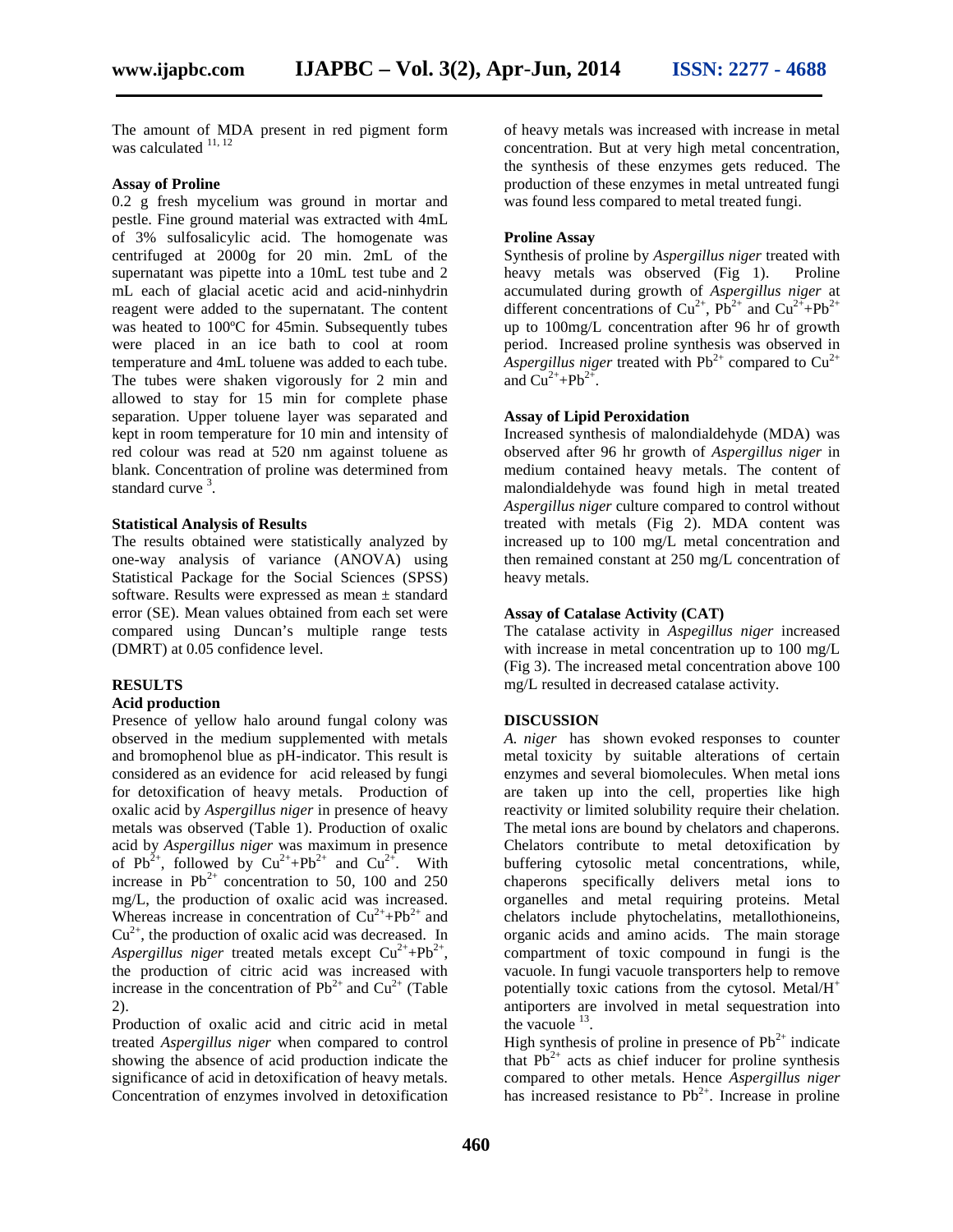content indicates its protective mechanism of *Aspergillus niger* to detoxify heavy metals by acting as a scavenger of hydroxyl radicals formed due to metal toxicity inside the cell. However, decrease in proline synthesis at 250 mg/L metal concentration indicates the disturbance in cellular heavy metals detoxification mechanism. Because high heavy metals concentration is very drastic for *Aspergillus niger* to cope up with metal toxicity.

The gradual increase in MDA content with increase in metal concentration to 100mg/L indicate the increased reactive oxygen species (ROS) generation by increased doses of heavy metals and hence causes membrane damage by peroxidation of membrane lipids. Increased catalase activity up to 100mg/L metal concentration suggests that heavy metals treatment induced anti-oxidative response in the fungal strains to detoxify heavy metals. Very low catalase activity observed at 100 mg/L and above concentration suggests that reactive oxygen species generated in presence of heavy metals doses provoked the inhibition of catalase activity. This study understands the possible cellular strategy involved in tolerance of metal toxicity and thereby to evaluate the possibility of *Aspergillus niger* in bioremediation of heavy metals. Amino acids and amino acid derived molecules have high significance in plant to adapt in heavy metal stress conditions. N containing metabolites majorly proline is frequently synthesized under heavy metal stress such as Cd, Cu, Ni, and Zn. Proline has three major functions in metal detoxification namely metal binding, antioxidant defence, and signalling  $14$ .

The production of various metabolites like citric acid, homogeneous proteins, heterogeneous proteins, peroxidases by fungi made them effective for detoxification of heavym metals from industrial effluents. White rot fungi are ubiquitous in nature and their enzymes producing activity makes them effective decolourizers and remove toxic metals by biosorbtion ultimately rendering the effluents more eco-friendly <sup>6</sup>. Exposure to elevated heavy metals concentration in mycorrhizal species of *Pinus sylvestris* made it to produce organic acids. Among different acid production, the level of oxalic acid is significantly high compared to other acids like malonic acid, citric acid, shikimic acid, lactic acid, acetic acid, propionic acid, fumaric acid, formic acid, iso-butyric acid and butyric acid are found in variable concentrations <sup>15</sup>.

The release of phytochelatins and non-protein thiol content as biomarkers against copper and cadmium heavy metals toxicity is observed in maize plant <sup>16</sup>. This study is helpful to know the mechanisms involved in detoxification of toxic heavy metals by *Aspergillus niger* and can be made applicability of these mechanisms for large scale applications.

# **CONCLUSION**

*Aspergillus niger* is appeared to be most appropriate in the treatment of metallic effluents by producing various extracellular proteins, organic acids and other metabolites. Fungi are ubiquitous in nature and their enzymes producing activity makes them effective to use fungi for removal toxic metals by biosorbtion and bioaccumulation process. This made ultimately rendering the effluents more ecofriendly. In feature research work, optimization of parameters and use of gene manipulation technology in fungi made increased detoxification of heavy metals by fungi.

| Fungi   | Oxalic acid (µg/mg dry wt. mycelium) |                          |                          |             |                          |                          |             |                          |                          |               |
|---------|--------------------------------------|--------------------------|--------------------------|-------------|--------------------------|--------------------------|-------------|--------------------------|--------------------------|---------------|
|         | <b>Control</b>                       | $Pb^{2+} (mg/L)$         |                          |             | $Cu^{2+} (mg/L)$         |                          |             | $Pb^{2+}+Cu^{6+} (mg/L)$ |                          |               |
|         |                                      | 50                       | 100                      | 250         | 50                       | 100                      | 250         | 50                       | 100                      | 250           |
| A.niger | $80+2.7$                             | $\overline{\phantom{a}}$ | $\overline{\phantom{a}}$ | ۰           | $\overline{\phantom{a}}$ | $\overline{\phantom{a}}$ | ۰           | $\overline{\phantom{a}}$ | $\overline{\phantom{a}}$ |               |
|         | ٠                                    | $110 \pm 3.3$            | $127 + 3.5$              | $147 + 3.7$ | $95 \pm 2.9$             | $117 + 3.1$              | $125 + 3.7$ | $119 + 3.7$              | $136 \pm 2.9$            | $123 \pm 2.5$ |

**Table 1. Oxalic acid concentration in PDB medium containing heavy metals.**

Note: Results are expressed in Mean,  $\pm$  Standard Error (n=3).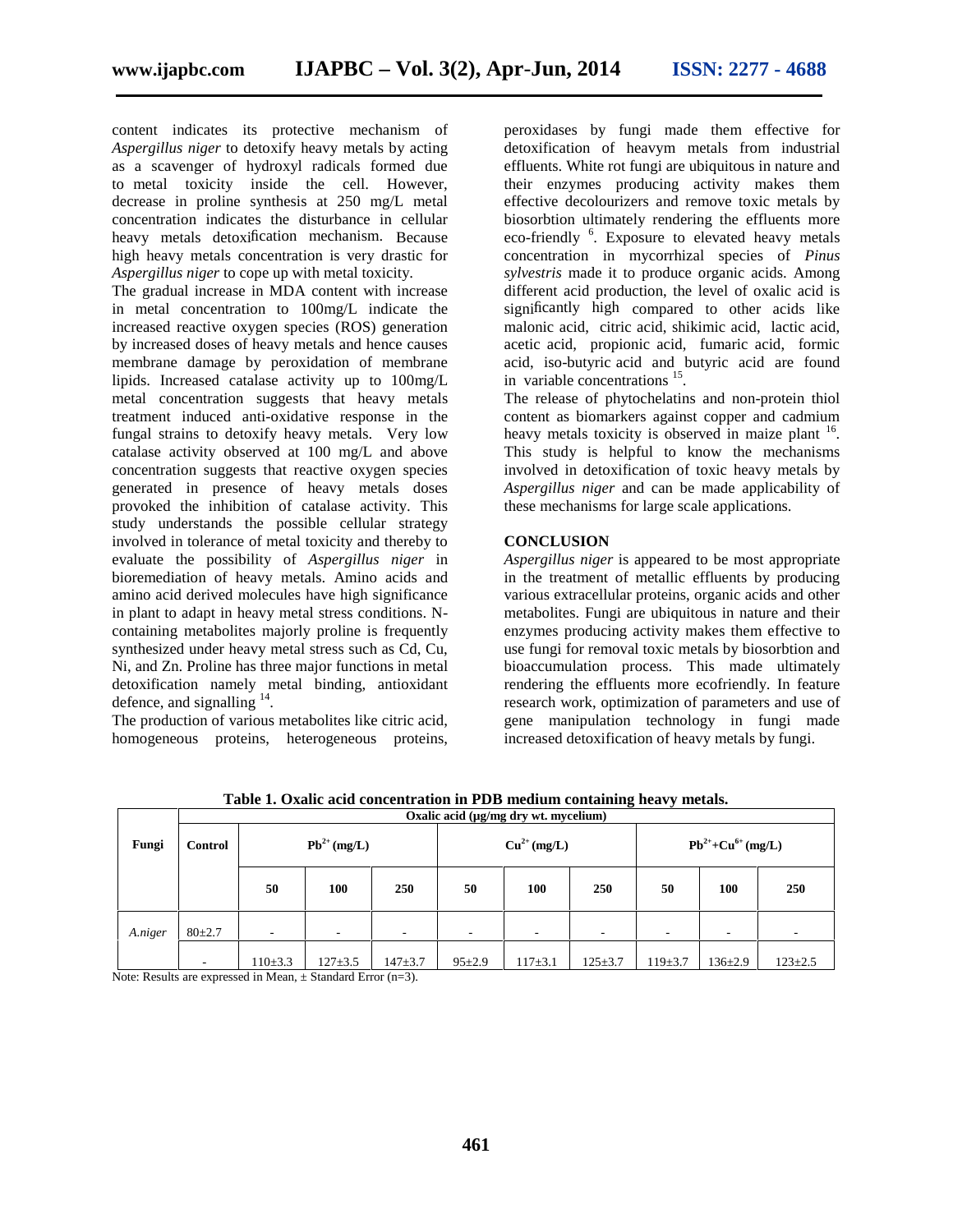| Fungi   | Citric acid (µg/mg dry wt. mycelium) |                  |               |                          |                          |               |               |                                  |                          |               |  |
|---------|--------------------------------------|------------------|---------------|--------------------------|--------------------------|---------------|---------------|----------------------------------|--------------------------|---------------|--|
|         | Control                              | $Pb^{2+} (mg/L)$ |               |                          | $Cu^{2+} (mg/L)$         |               |               | $Ni^{2+}+Cr^{6+}+Pb^{2+}$ (mg/L) |                          |               |  |
|         |                                      | 50               | 100           | 250                      | 50                       | 100           | 250           | 50                               | 100                      | 250           |  |
| A.niger | $89 \pm 2.4$                         | -                |               | $\overline{\phantom{a}}$ | $\overline{\phantom{a}}$ |               | ۰             | ۰                                | $\overline{\phantom{a}}$ | -             |  |
|         | $\overline{\phantom{a}}$             | $121 \pm 3.2$    | $132 \pm 3.5$ | $147 + 4.1$              | $117+2.9$                | $129 \pm 2.3$ | $136 \pm 2.9$ | $141 \pm 3.3$                    | $136 \pm 3.1$            | $119 \pm 2.1$ |  |

**Table 2. Citric acid concentration in PDB medium containing heavy metals.**

Note: Results are expressed in Mean, ± Standard Error (n=3).



**Figure 1: Assay of proline in metal untreated and metal treated (50, 100, and 250 mg/L)** *Aspergillus niger***.**



**Figure 2. Assay of malondialdehyde in metal untreated and metal treated (50, 100, and 250**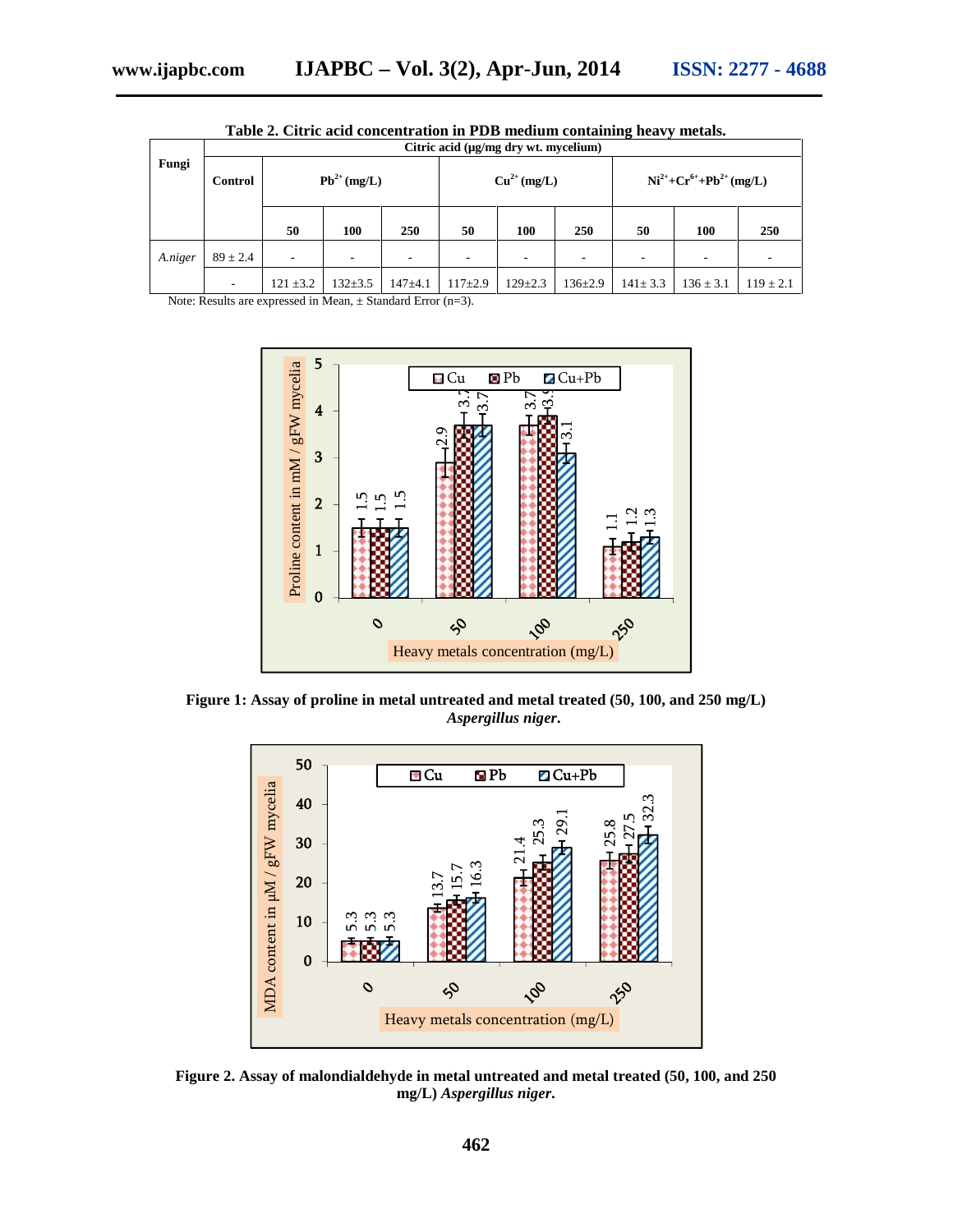**.**



**Figure 3. Assay of catalase activity in metal untreated and metal treated (50, 100, 250 mg/L)** *Aspergillus niger***.**

#### **REFERENCES**

- 1. Machuca A, Pereira G, Aguiar A, Milagres AMF, Metal-chelating compounds produced by ectomycorrhizal fungi collected from pine plantations, Letters in Applied Microbiology. 2007; 44 : 7-12.
- 2. Fomina M, Hillier S, Charnock JM, Melville K, Alexander IJ, Gadd GM, Role of oxalic acid over excretion in transformations of toxic metal minerals by Beauveria caledonica, Applied and Environmental Microbiology. 2005; 71 : 371- 381.
- 3. Abhishek M, Durba D, Sushil KM, Raktim B, Tapan KD, Naoual B, Anisur, RK, Tolerance of arsenate-induced stress in Aspergillus niger, a possible candidate for bioremediation, Ecotoxicology and Environmental Safety. 2010; 73 : 172-182.
- 4. Bapat PM. Kundu S, Wangikar PP, An optimized method for Aspergillus niger spore production on natural carrier substrates, Biotechnology Progress. 2003; 19 : 1683-1688.
- 5. Jianlong W, Can C, Biosorbents for heavy metals removal and their future, Biotechnology Advances. 2009; 27 : 195-226.
- 6. Tripathi AK, Harsh NSK, Gupta N, Fungal treatment of industrial effluents: a mini-review. Life Science Journal. 2007; 04 : 78-81.
- 7. Wang JL, Biosorption of copper (II) by chemically modified biomass of Saccharomyces cerevisiae, *Process Biochemistry*. 2002a; 37 : 847-50.
- 8. Sandra BD, Ana BM, Alicia MG, Variation in oxalic acid production and mycelial compatibility within field populations of Sclerotinia sclerotiorum, Soil Biology and Biochemistry. 2005; 37 : 2180-2184.
- 9. Marrier JR, Boulet M, Direct determination of citric acid in milk with an improved pyridine– acetic anhydride method, Journal of Dairy Science. 1958; 41 : 1683-92.
- 10. Bradford MM, A rapid and sensitive method for the quantitation of microgram quantities of protein utilizing the principle of protein-dye binding, Analytical biochemistry. 1976; 72 : 248-250.
- 11. Heath RL, Packer L, Photoperoxidation in isolated chloroplasts. I. Kinetics and stoichiometry of fatty acid peroxidation, Archives of Biochemistry and Biophysics, 1968; 125 : 189-198.
- 12. Issam N, Wided BA, Nabil BY, Douja DBM, Mohamed HG, Mokhtar Z, Variations in membrane lipid metabolism in Brassica juncea and Brassica napus leaves as a response to cadmium exposure, Journal of Agronomy.